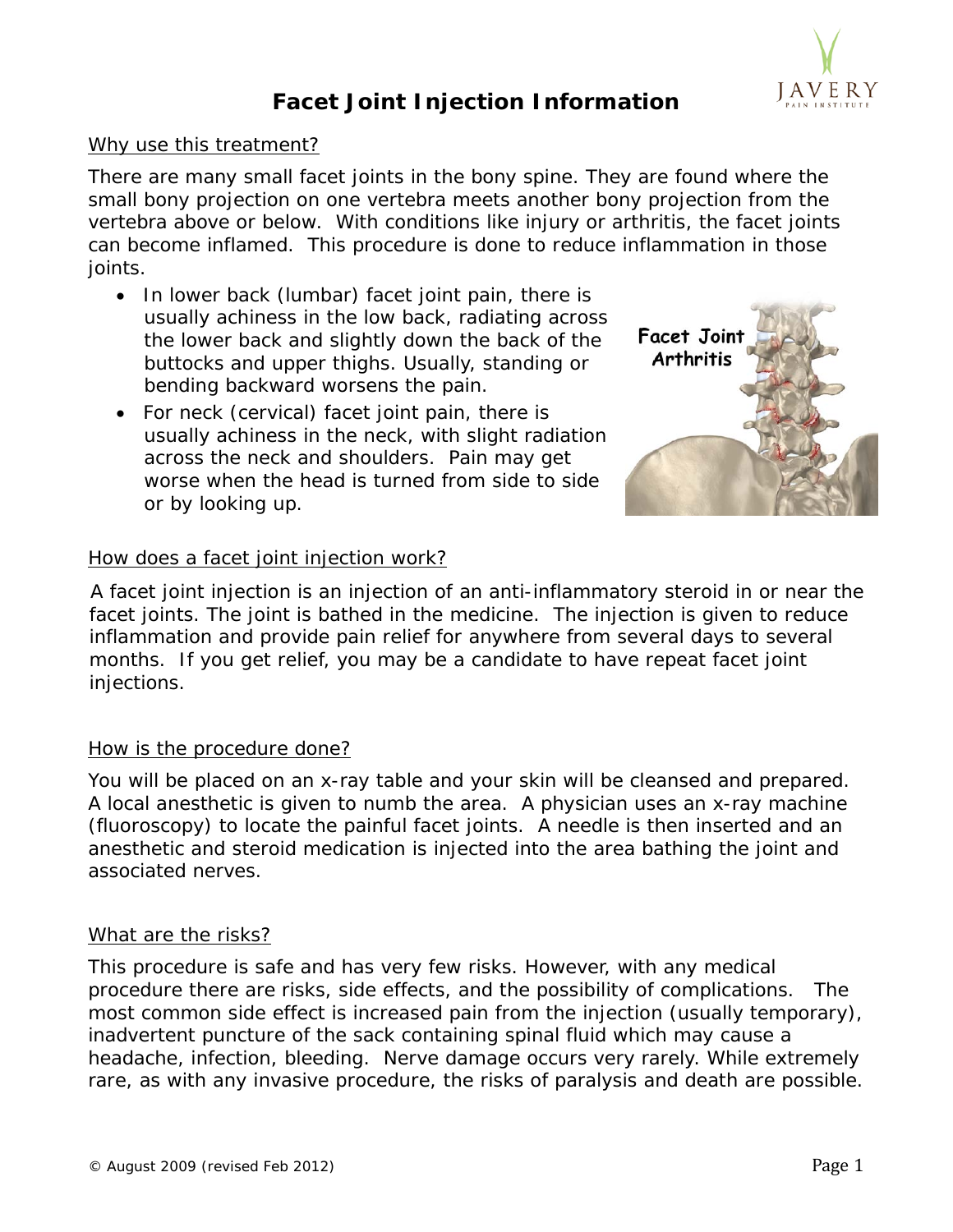# J A V E R Y

## **Facet Joint Injection Information**

### After your procedure:

Immediately after the injection, you may notice that your pain may be gone or considerably less. This is due to the effect of the local anesthetic and usually lasts only for a few hours. Your pain may return and you may have some soreness at the injection site for several days. You may notice some pain relief initially, but it may take up to 14 days to receive the full effect of the injection.

You were given a number of medications during your procedure, including sedatives, steroid medication, local anesthetic. Any of these medications can sometimes cause temporary drowsiness, forgetfulness, numbness, weakness or soreness. For your safety, it is important that you:

- Rest for a few hours after the procedure. Walk with assistance as long as you are having any numbness, weakness or drowsiness.
- Do not drive or operate heavy machinery or power tools for at least 12 hours.
- Do not make any important decisions for 12–24 hours after the procedure.
- Resume your regular activity slowly. Do not overdo!
- You may eat your regular diet.
- Take your regular medication. If you are diabetic, contact your family doctor if your blood sugar readings are higher than usual.
- Use ice packs at the injection site for the next 24 hours. Don't leave the ice on for longer than 20 minutes at a time.
- Use heat only according to the instructions that you were given.

### Notify us if:

- There is a major change in pain level or if your pain pattern is different. Remember, your pain may be much better immediately after the injection, but it will be at least two days before you notice significant pain relief.
- You develop chills or a fever over  $101^{\circ}$  F in the next 3 days.
- There is any abnormal bleeding or drainage from the injection site.
- Please call the office during business hours whenever possible.
- You can reach the answering service at (616) 776-9643 after the office is closed.
- Report to the nearest emergency room if you are unable to contact Javery Pain Institute.